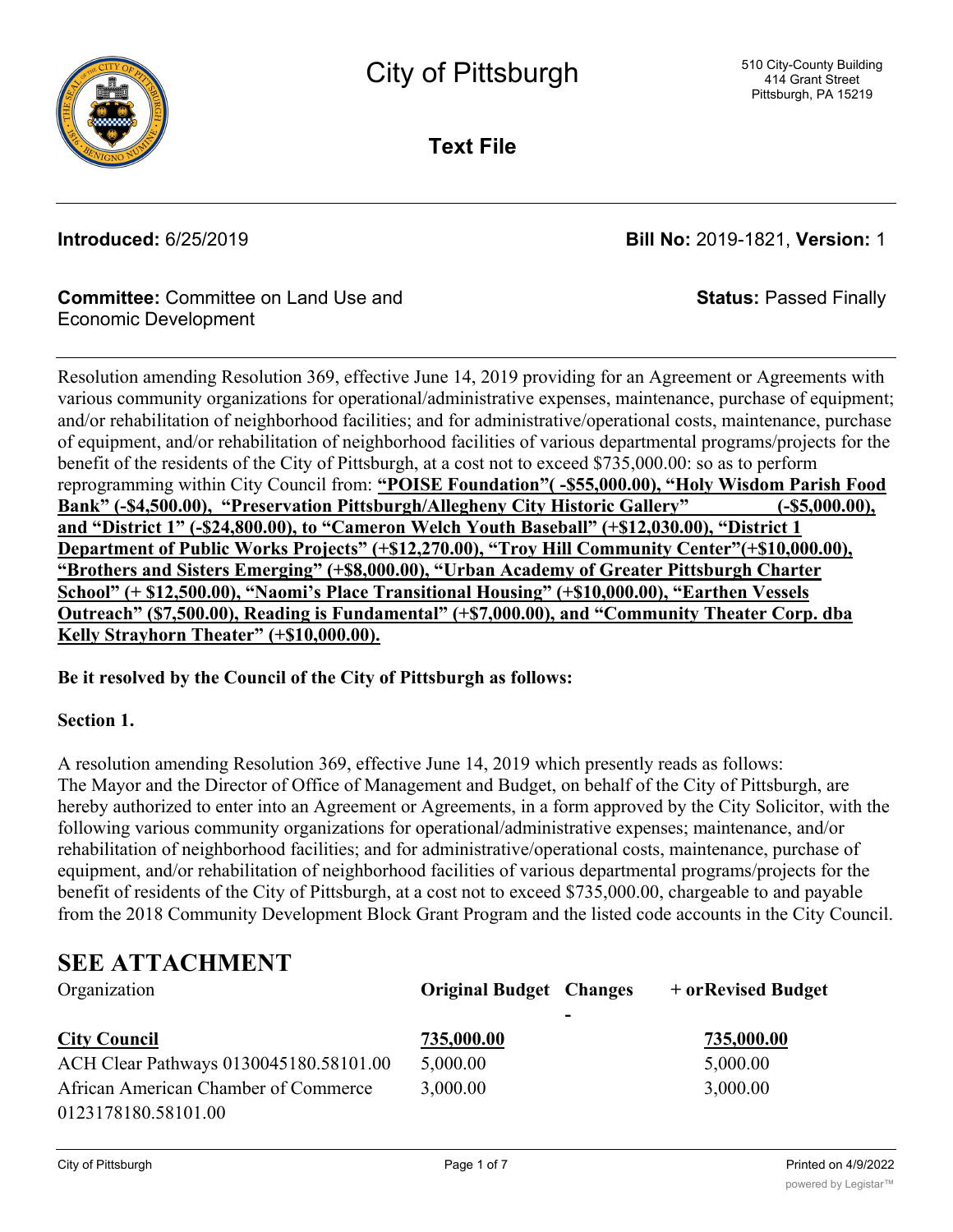# **Introduced:** 6/25/2019 **Bill No:** 2019-1821, **Version:** 1 **Revised Budget**

| <b>Committee:</b> Committee on Land Use and | Status: I |
|---------------------------------------------|-----------|
| <b>Economic Development</b>                 |           |

## **Status:** Passed Finally

| Aleph Institute 0123256180.58101.00                                | 3,000.00  |             | 3,000.00  |  |
|--------------------------------------------------------------------|-----------|-------------|-----------|--|
| Allen Place Community Services                                     | 3,500.00  |             | 3,500.00  |  |
| 0130038180.58101.00                                                |           |             |           |  |
| Allies for Health $+$ Wellbeing                                    | 5,000.00  |             | 5,000.00  |  |
| 0129787180.58101.00                                                |           |             |           |  |
| Beechview Manor/Housing Management Services<br>0123239180.58101.00 | 5,000.00  |             | 5,000.00  |  |
| Beechview Revitalization Advisory Group                            | 20,000.00 |             | 20,000.00 |  |
| 0130134180.58101.00                                                |           |             |           |  |
| <b>Bhutanese Community Association</b>                             | 8,000.00  |             | 8,000.00  |  |
| 0130190180.58101.00                                                |           |             |           |  |
| Big Brothers Big Sisters of Greater Pittsburgh,                    | 2,500.00  |             | 2,500.00  |  |
| Inc. 0121313180.58101.00                                           |           |             |           |  |
| Birmingham Foundation/Mt. Washington                               | 10,000.00 |             | 10,000.00 |  |
| Community Center form Ream Center                                  |           |             |           |  |
| 0123310180.58101.00                                                |           |             |           |  |
| Birmingham Foundation/Westside Mustangs                            | 5,000.00  |             | 5,000.00  |  |
| 0130165180.58101.00                                                |           |             |           |  |
| <b>Bloomfield Citizens Council</b>                                 | 3,000.00  |             | 3,000.00  |  |
| 0129864180.58101.00                                                |           |             |           |  |
| <b>Bloomfield Development Corp</b>                                 | 10,000.00 |             | 10,000.00 |  |
| 0123316180.58101.00                                                |           |             |           |  |
| <b>Bloomfield Preservation and Heritage</b>                        | 2,500.00  |             | 2,500.00  |  |
| 0121133180.58101.00                                                |           |             |           |  |
| Bloomfield-Garfield Corporation                                    | 2,500.00  |             | 2,500.00  |  |
| 0121132180.58101.00                                                |           |             |           |  |
| Brashear Association 0129755180.58101.00                           | 13,000.00 |             | 13,000.00 |  |
| Brashear Association/Henry Kaufman Food                            | 2,500.00  |             | 2,500.00  |  |
| Pantry/Arlington Food Bank                                         |           |             |           |  |
| 0130099180.58101.00                                                |           |             |           |  |
| Brightwood Civic Group 0121142180.58101.00 5,000.00                |           |             | 5,000.00  |  |
| <b>Brookline Christian Food Pantry</b>                             | 5,000.00  |             | 5,000.00  |  |
| 0123130180.58101.00                                                |           |             |           |  |
| Brookline Teen Outreach 0130191180.58101.004,000.00                |           |             | 4,000.00  |  |
| <b>Brothers and Sisters Emerging</b>                               | 0.00      | $+8,000.00$ | 8,000.00  |  |
| 0130073180.58101.00                                                |           |             |           |  |

0130100180.58101.00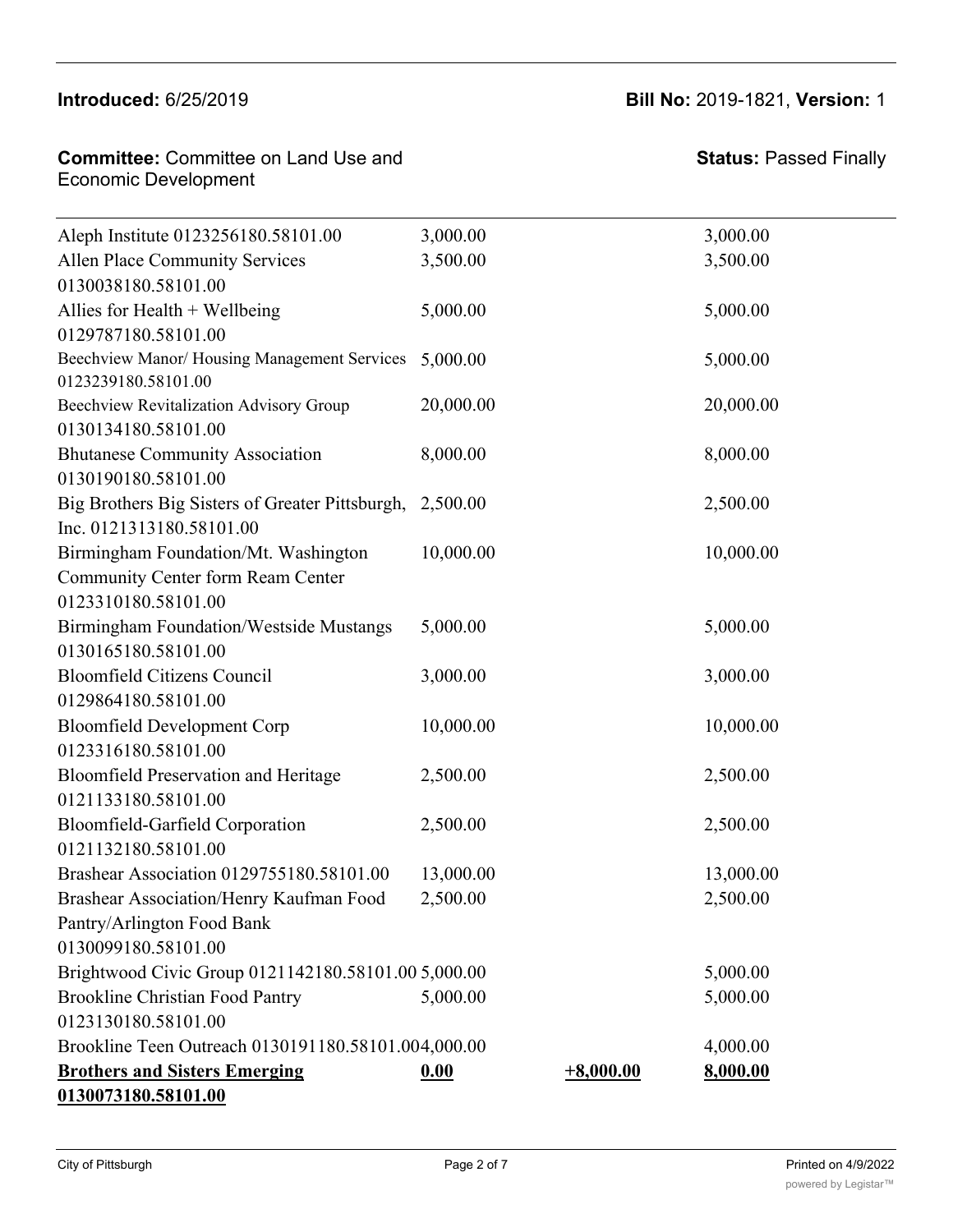### $\frac{1}{2}$ Brookline Christian Food Pantry

0130099180.58101.00

#### **Committee:** Committee on Land Use and Economic Development **Brothers and Sisters Emerging** Brookline Teen Outreach 0130191180.58101.004,000.00 4,000.00

| <b>Building Bridges for Business</b>                    | 2,500.00  |              | 2,500.00  |
|---------------------------------------------------------|-----------|--------------|-----------|
| 0130100180.58101.00                                     |           |              |           |
| <b>Cameron Welch Youth Baseball</b>                     | 0.00      | $+12,030.00$ | 12,030.00 |
| 0130228180.58101.00                                     |           |              |           |
| <b>Carrick Community Council</b>                        | 17,000.00 |              | 17,000.00 |
| 0123317180.58101.00                                     |           |              |           |
| Catholic Youth Association of Pittsburgh, Inc.          | 5,000.00  |              | 5,000.00  |
| 0121323180.58101.00                                     |           |              |           |
| Center for Victims - Crisis Intervention                | 1,500.00  |              | 1,500.00  |
| 0128990180.58101.00                                     |           |              |           |
| Center for Victims/Pittsburgh Mediation Center 2,500.00 |           |              | 2,500.00  |
| 0129972180.58101.00                                     |           |              |           |
| Children 2 Champions/North Shore Stallions              | 5,000.00  |              | 5,000.00  |
| 0130003180.58101.00                                     |           |              |           |
| Children's Museum of Pittsburgh                         | 9,000.00  |              | 9,000.00  |
| 0123101180.58101.00                                     |           |              |           |
| <b>Community Human Services</b>                         | 11,000.00 |              | 11,000.00 |
| 0123179180.58101.00                                     |           |              |           |
| Community Human Services / Oakland                      | 2,500.00  |              | 2,500.00  |
| <b>Business Improvement District</b>                    |           |              |           |
| 0123124180.58101.00                                     |           |              |           |
| <b>Community Theater Corp. dba Kelly</b>                | 0.00      | $+10,000.00$ | 10,000.00 |
| Strayhorn Theater 0123206180.58101.00                   |           |              |           |
| District 1 0123373180.58101.00                          | 24,800.00 | $-24,800.00$ | 0.00      |
| <b>District 1 DPW Projects</b>                          | 0.00      | $+12,270.00$ | 12,270.00 |
| 0123373180.58101.00                                     |           |              |           |
| Doors Open Pittsburgh 0130220180.58101.00               | 5,000.00  |              | 5,000.00  |
| East End Cooperative Ministries                         | 2,500.00  |              | 2,500.00  |
| 0129761180.58101.00                                     |           |              |           |
| <b>Earthen Vessels Outreach</b>                         | 0.00      | $+7,500.00$  | 7,500.00  |
| 0123240180.58101.00                                     |           |              |           |
| The Education Partnership                               | 10,000.00 |              | 10,000.00 |
| 0130224180.58101.00                                     |           |              |           |
| <b>Emmaus Community of Pittsburgh</b>                   | 2,500.00  |              | 2,500.00  |
| 0123304180.58101.00                                     |           |              |           |
| Friendship Circle 0130152180.58101.00                   | 5,000.00  |              | 5,000.00  |
|                                                         |           |              |           |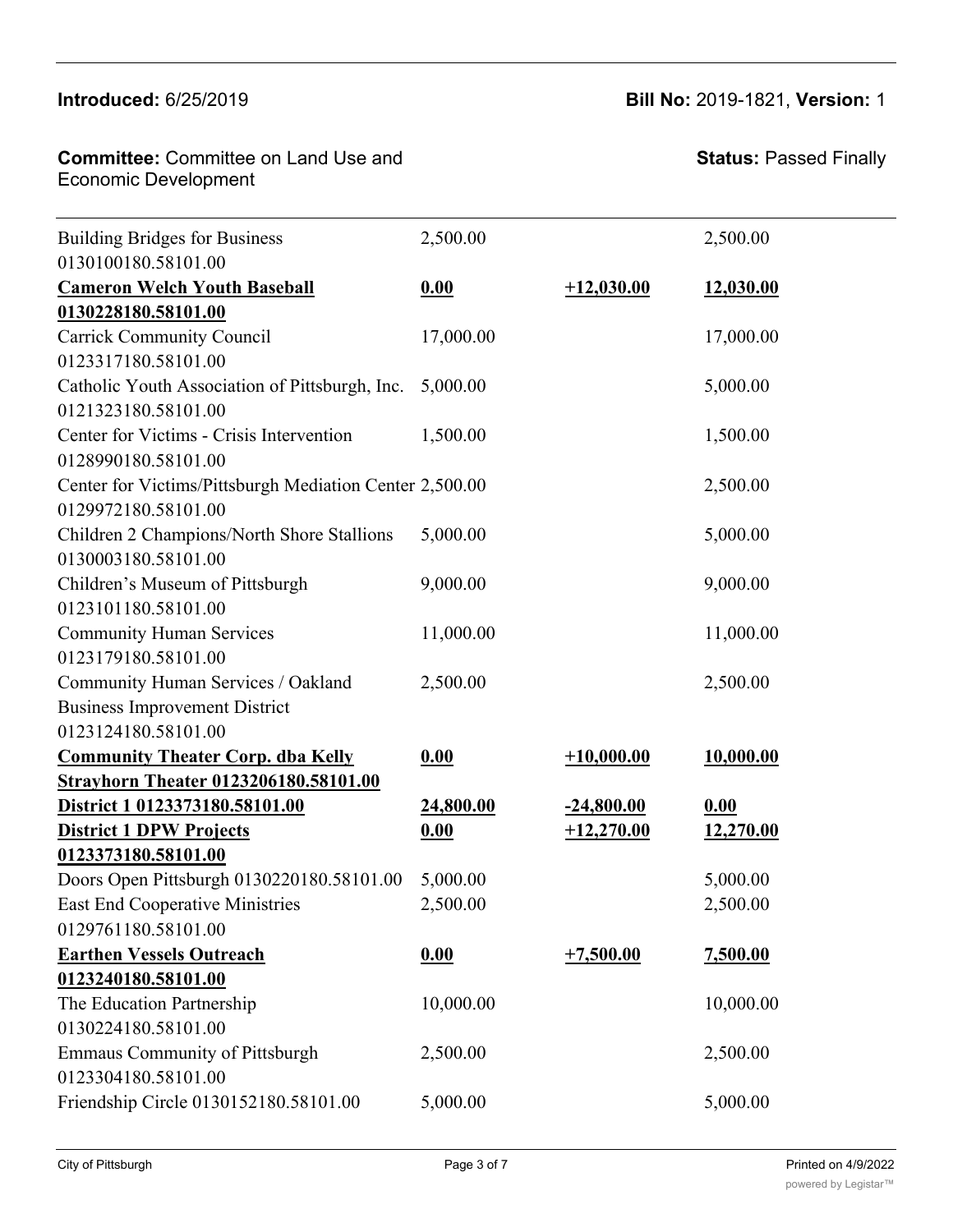**Earthen Vessels Outreach**

# **Introduced:** 6/25/2019 **Bill No:** 2019-1821, **Version:** 1

**0.00 +7,500.00 7,500.00**

| <b>Committee: Committee on Land Use and</b> |  |
|---------------------------------------------|--|
| Economic Development                        |  |
|                                             |  |

| Friendship Community Group                              | 2,500.00  |              | 2,500.00  |  |
|---------------------------------------------------------|-----------|--------------|-----------|--|
| 0130076180.58101.00                                     |           |              |           |  |
| Greater Pittsburgh Arts Council                         | 2,500.00  |              | 2,500.00  |  |
| 0130077180.58101.00                                     |           |              |           |  |
| <b>Greater Pittsburgh Community Food Bank</b>           | 77,500.00 |              | 77,500.00 |  |
| 0167146180.58101.00                                     |           |              |           |  |
| Greater Pittsburgh Literacy Council                     | 2,500.00  |              | 2,500.00  |  |
| 0130064180.58101.00                                     |           |              |           |  |
| Hazelwood Initiative 0129131180.58101.00                | 10,000.00 |              | 10,000.00 |  |
| Higher Achievement Inc 0130153180.58101.00 2,500.00     |           |              | 2,500.00  |  |
| Hill District CDC 0121181180.58101.00                   | 10,000.00 |              | 10,000.00 |  |
| Hilltop Alliance 0130108180.58101.00                    | 13,000.00 |              | 13,000.00 |  |
| <b>Holy Wisdom Parish Food Bank</b>                     | 4,500.00  | $-4,500.00$  | 0.00      |  |
| 0123327180.58101.00                                     |           |              |           |  |
| Jewish Association on Aging                             | 3,000.00  |              | 3,000.00  |  |
| 0123191180.58101.00                                     |           |              |           |  |
| Jewish Community Center - Young Men and                 | 2,500.00  |              | 2,500.00  |  |
| Women's Hebrew Association                              |           |              |           |  |
| 0123128180.58101.00                                     |           |              |           |  |
| Jewish Family and Children's Service - Refugee 5,500.00 |           |              | 5,500.00  |  |
| Services 0130025180.58101.00                            |           |              |           |  |
| Jewish Family and Children's Services - Career 2,500.00 |           |              | 2,500.00  |  |
| Development 0129757180.58101.00                         |           |              |           |  |
| Jewish Family and Children's Services - Food            | 3,000.00  |              | 3,000.00  |  |
| Pantry 0130103180.58101.00                              |           |              |           |  |
| Lawrenceville Corporation                               | 7,500.00  |              | 7,500.00  |  |
| 0123332180.58101.00                                     |           |              |           |  |
| Lawrenceville United 0129855180.58101.00                | 10,000.00 |              | 10,000.00 |  |
| Lincoln Place Presbyterian                              | 3,000.00  |              | 3,000.00  |  |
| 0123377180.58101.00                                     |           |              |           |  |
| Macedonia Family and Community Enrichment 5,000.00      |           |              | 5,000.00  |  |
| Center (FACE) 0129118180.58101.00                       |           |              |           |  |
| Mt. Washington CDC 0129780180.58101.00                  | 2,500.00  |              | 2,500.00  |  |
| <b>Naomi's Place Transitional Housing</b>               | 0.00      | $+10,000.00$ | 10,000.00 |  |
| 0129896180.58101.00                                     |           |              |           |  |
| National Council of Jewish Women                        | 5,500.00  |              | 5,500.00  |  |
| 0121377180.58101.00                                     |           |              |           |  |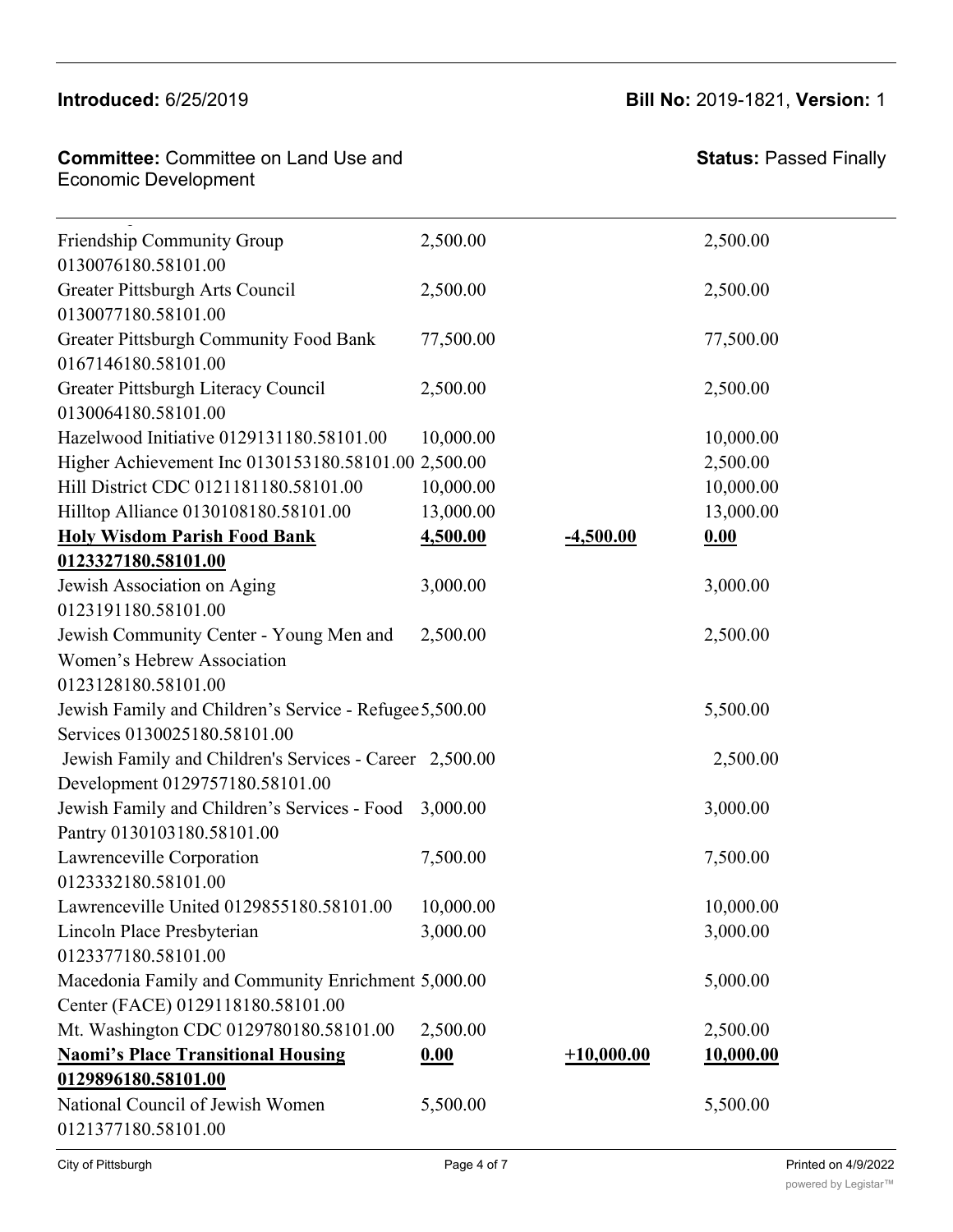**Committee:** Committee on Land Use and

**Naomi's Place Transitional Housing**

Macedonia Family and Community Enrichment

**Introduced:** 6/25/2019 **Bill No:** 2019-1821, **Version:** 1

5,000.00 5,000.00

**0.00 +10,000.00 10,000.00**

| <b>UUIIIIIIIIIIIIII</b> UUIIIIIIIIICC UII Lahu USC anu<br><b>Economic Development</b> |            |              | Ulalus. I assuu I IIIaliy |  |
|---------------------------------------------------------------------------------------|------------|--------------|---------------------------|--|
| Neighborhood Academy 0130104180.58101.00 2,500.00                                     |            |              | 2,500.00                  |  |
| Northside Coalition of Fair Housing<br>0129851180.58101.00                            | 9,500.00   |              | 9,500.00                  |  |
| Northside Community Development Fund<br>0123270180.58101.00                           | 2,500.00   |              | 2,500.00                  |  |
| Northside Leadership Conference/Bridge<br>Committee 0130218180.58101.00               | 10,000.00  |              | 10,000.00                 |  |
| Northside Partnership 0130203180.58101.00                                             | 5,000.00   |              | 5,000.00                  |  |
| Oakland Planning and Development Corp.<br>0121379180.58101.00                         | 5,000.00   |              | 5,000.00                  |  |
| Pa Cleanways of Allegheny County<br>0123365180.58101.00                               | 2,500.00   |              | 2,500.00                  |  |
| Pennsylvania Resource Council<br>0123151180.58101.00                                  | 2,500.00   |              | 2,500.00                  |  |
| People's Oakland 0129970180.58101.00                                                  | 2,500.00   |              | 2,500.00                  |  |
| Persad Center 0121384180.58101.00                                                     | 7,000.00   |              | 7,000.00                  |  |
| Pittsburgh Action Against Rape<br>0129655180.58101.00                                 | 12,500.00  |              | 12,500.00                 |  |
| Pittsburgh Community Kitchen / Community<br>Kitchen Pittsburgh 0130192180.58101.00    | 3,000.00   |              | 3,000.00                  |  |
| Pittsburgh Community Services - Hunger<br>0121390180.58101.00                         | 64,000.00  |              | 64,000.00                 |  |
| <b>Pittsburgh Community Services - Safety</b><br>0121391180.58101.00                  | 16,000.00  |              | 16,000.00                 |  |
| Pittsburgh Parks Conservancy<br>0123243180.58101.00                                   | 2,500.00   |              | 2,500.00                  |  |
| Pittsburgh Project 0123198180.58101.00                                                | 5,000.00   |              | 5,000.00                  |  |
| <b>Pittsburgh Musical Theater</b><br>0123309180.58101.00                              | 5,000.00   |              | 5,000.00                  |  |
| POISE Foundation 0123279180.58101.00                                                  | 65,000.00  | $-55,000.00$ | 10,000.00                 |  |
| <b>Preservation Pittsburgh/Allegheny City</b>                                         | 5,000.00   | $-5,000.00$  | 0.00                      |  |
| Historic Gallery 0130145180.58101.00                                                  |            |              |                           |  |
| <b>Prevention Point Pittsburgh</b>                                                    | 5,000.00   |              | 5,000.00                  |  |
| 0123289180.58101.00                                                                   |            |              |                           |  |
| <b>Reading is Fundamental</b>                                                         | 0.00       | $+7,000.00$  | 7,000.00                  |  |
| 0123052180.58101.00<br>Riverview Anartments 0123054180.58101.00                       | 3.000.00   |              | 3.000.00                  |  |
| City of Ditteburgh                                                                    | Dao 5 of 7 |              | Printed on 110/2022       |  |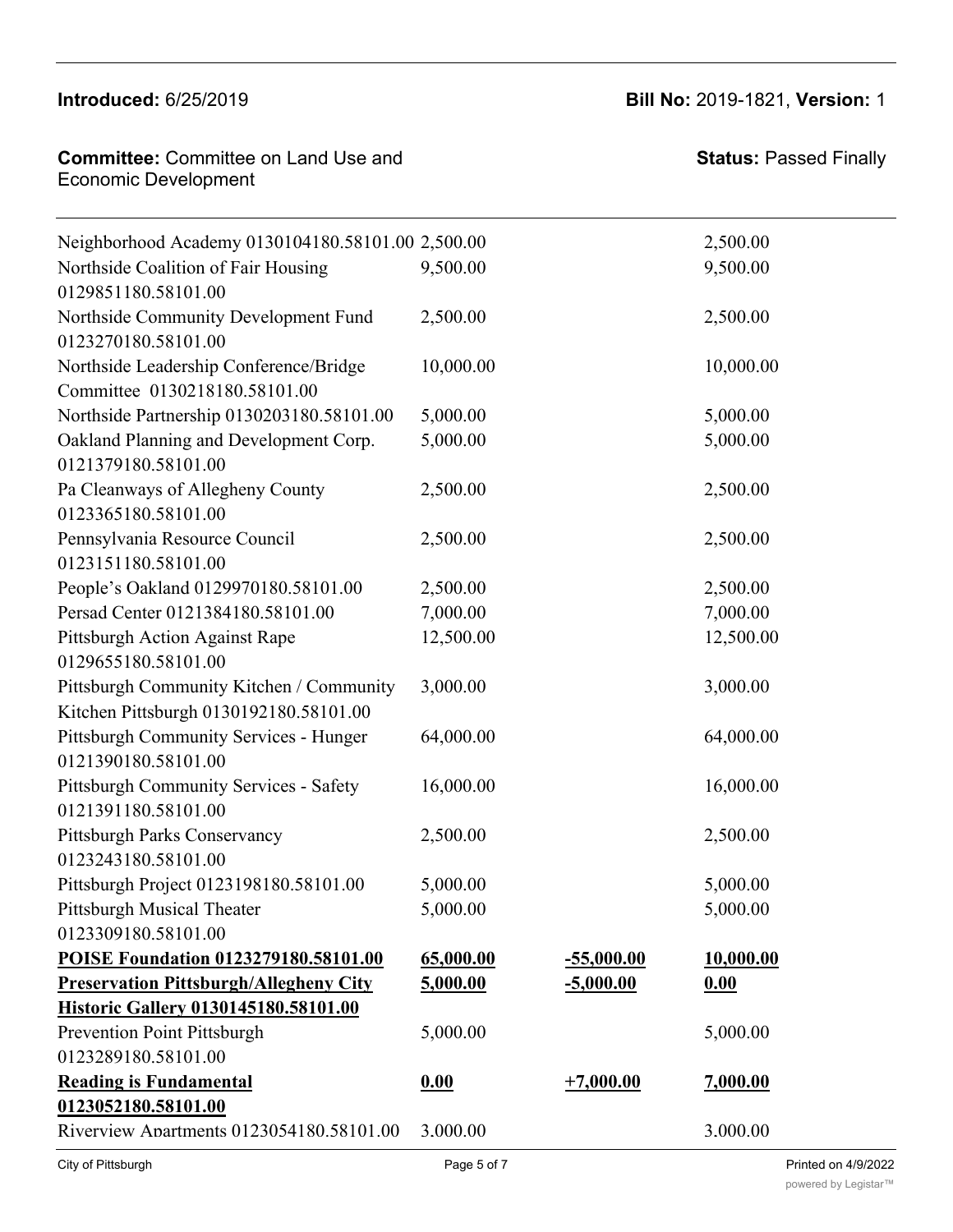## **Committee: Committee on Land Use and** Economic Development **Reading is Fundamental 0123052180.58101.00**

**Preservation Pittsburgh/Allegheny City**

| Saint Ambrose Manor 0129909180.58101.00               | 6,000.00  |              | $\overline{\phantom{a}}$<br>6,000.00 |
|-------------------------------------------------------|-----------|--------------|--------------------------------------|
| Saint Clair Athletic Association                      | 4,000.00  |              | 4,000.00                             |
| 0121272180.58101.00                                   |           |              |                                      |
| Saint Mark's Evangelical Lutheran / Brookline         | 6,000.00  |              | 6,000.00                             |
| Meals on Wheels 0130067180.58101.00                   |           |              |                                      |
| Saint Paul's Benevolent Missionary Institute          | 2,500.00  |              | 2,500.00                             |
| 0123200180.58101.00                                   |           |              |                                      |
| Saint Rosalia Church/Saint Rosalia Food Bank          | 3,000.00  |              | 3,000.00                             |
| 0123250180.58101.00                                   |           |              |                                      |
| Schenley Heights CDC 0129852180.58101.00              | 10,000.00 |              | 10,000.00                            |
| <b>Shepherd Wellness Community</b>                    | 8,500.00  |              | 8,500.00                             |
| 0129791180.58101.00                                   |           |              |                                      |
| Sheraden United Methodist Church Kidz Klub            | 5,000.00  |              | 5,000.00                             |
| 0130046180.58101.00                                   |           |              |                                      |
| Southside Slopes Neighborhood Association             | 2,500.00  |              | 2,500.00                             |
| 0123291180.58101.00                                   |           |              |                                      |
| St. Mary of the Mount Church/Washington               | 2,500.00  |              | 2,500.00                             |
| Heights Ecumenical Food Bank                          |           |              |                                      |
| 0121296180.58101.00                                   |           |              |                                      |
| Steel City Boxing 0129982180.58101.00 The 2,500.00    |           |              | 2,500.00                             |
| Open Door 0130193180.58101.00                         | 10,000.00 |              | 10,000.00                            |
| Tree of Hope 0129866180.58101.00                      | 2,500.00  |              | 2,500.00                             |
| <b>Troy Hill Community Center</b>                     | 0.00      | $+10,000.00$ | 10,000.00                            |
| 0130227180.58101.00                                   |           |              |                                      |
| Union Project 0123125180.58101.00                     | 3,000.00  |              | 3,000.00                             |
| Uptown Partners 0123298180.58101.00                   | 5,000.00  |              | 5,000.00                             |
| <b>Urban Academy of Greater Pittsburgh</b>            | 0.00      | $+12,500.00$ | 12,500.00                            |
| <u>Charter School 0130226180.58101.00</u>             |           |              |                                      |
| Western Pennsylvania Conservancy                      | 5,000.00  |              | 5,000.00                             |
| 0126002180.58101.00                                   |           |              |                                      |
| Western PA School for the Blind                       | 2,500.00  |              | 2,500.00                             |
| 0123387180.58101.00                                   |           |              |                                      |
| West End Boxing Academy/Pittsburgh Athletic 10,000.00 |           |              | 10,000.00                            |
| League 0130194180.58101.00                            |           |              |                                      |
| Women's Center and Shelter                            | 10,000.00 |              | 10,000.00                            |
| 0125046180.58101.00                                   |           |              |                                      |

**Introduced:** 6/25/2019 **Bill No:** 2019-1821, **Version:** 1

**5,000.00 -5,000.00 0.00**

**0.00 +7,000.00 7,000.00**